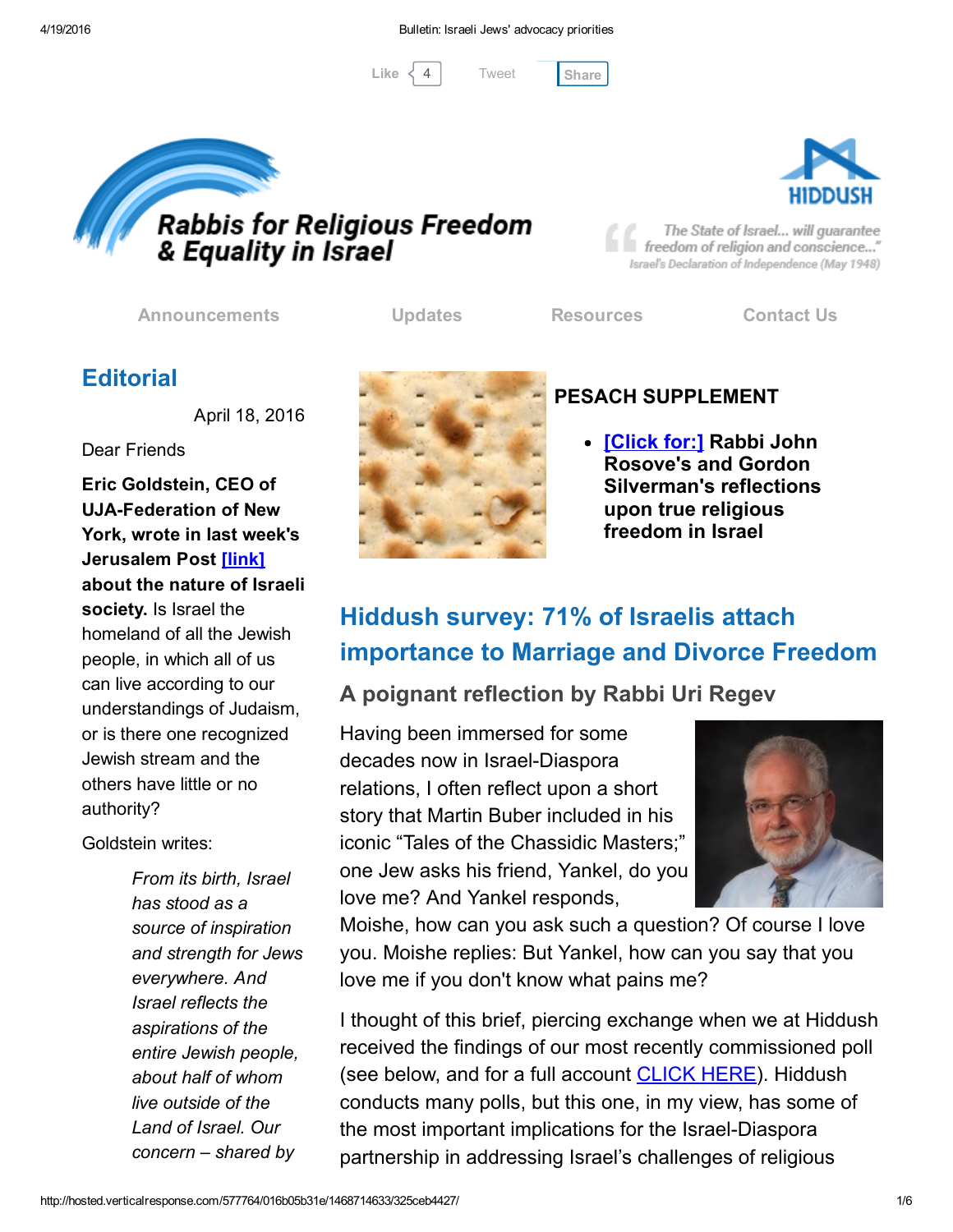*the 86 percent of Israelis who according to the [Hiddush](http://cts.vresp.com/c/?FreedomofReligionfor/016b05b31e/325ceb4427/89af54e867/aid=1602) 2015 Religion and State Index support freedom of religion and conscience in Israel – is that these recent events will further distance many Diaspora Jews from the Jewish state and Israelis from Judaism.*

Are the vast majority of North American Jews being detached from Israel as a practical matter?

We're including here two readings for your seders [\[link\],](http://cts.vresp.com/c/?FreedomofReligionfor/016b05b31e/325ceb4427/d6278b7bc2) that evoke the hope of true freedom for Israel's Jews: one by Rabbi John Rosove and the other from Gordon Silverman. Please feel free to distribute them to your congregation, or use them however you see fit.

Also included is this [\[link\]](http://cts.vresp.com/c/?FreedomofReligionfor/016b05b31e/325ceb4427/1db712e033) to an English version of a Haaretz article reporting on the first analysis of the amount of money going to religious institutions in Israel. The amount is 13 times higher than the budget of Israel's Religious Services Ministry, and 2.3% of Israel's total budget. It shows how the Haredi parties and United Torah Judaism are attempting to educate Israel's children according

freedom and equality. We share it with you in this RRFEI bulletin so you may not only consider it and reference it in discussions, sermons and public statements about Israel, but also share with us (RRFEI) your thoughts on these findings in the context of our mutual desire to see Israel advancing the goals of religious freedom and equality. I encourage you to use our RRFEI Facebook group [\[link\]](http://cts.vresp.com/c/?FreedomofReligionfor/016b05b31e/325ceb4427/94a65715ab) (or offline exchange), as an intimate, discreet forum to discuss this very delicate and often explosive topic.

You don't need to be a big maven to see that Israeli Jews prioritize Israel's religion-state conflicts very differently than the Reform and Conservative Movements have in their now three year almost exclusive advocacy focus on egalitarian Services (and Women of the Wall) at the Kotel. How do you feel about this radical gap? How do you view the irony that it's been mainstream Jewish organizations with strong Israel credentials such as the JFNA and AJC, which have acknowledged the strategic priority of personal status matters and the need to actively advocate for the advancement of freedom of choice in these areas, while the major religious streams have been mostly playing the role of back benchers, as they invested considerable time, energy and advocacy capital on the Wall?

The other questions covered in the poll are of clear corollary importance. We so often hear reservations from American colleagues and community leaders, who ask: what right do we, living in America, have to interfere with these internal Israeli issues? Do Israelis listen to us? Is this the right time to raise questions of religious freedom and equality? The nuanced, yet compelling survey data underscores the eagerness of the clear majority of Israeli Jews for American Jewry to enter the battlefield, and join Israeli groups and activists in the fight for marriage freedom. The level of support and its intensity differs between challenges of utmost importance and concern, such as the right to family on the one hand, and, on the other hand, issues of lesser importance or greater ambivalence on the part of Israelis. Our polling serves as resounding endorsement for those in the American Jewish community who have taken up the cause of marriage freedom in Israel,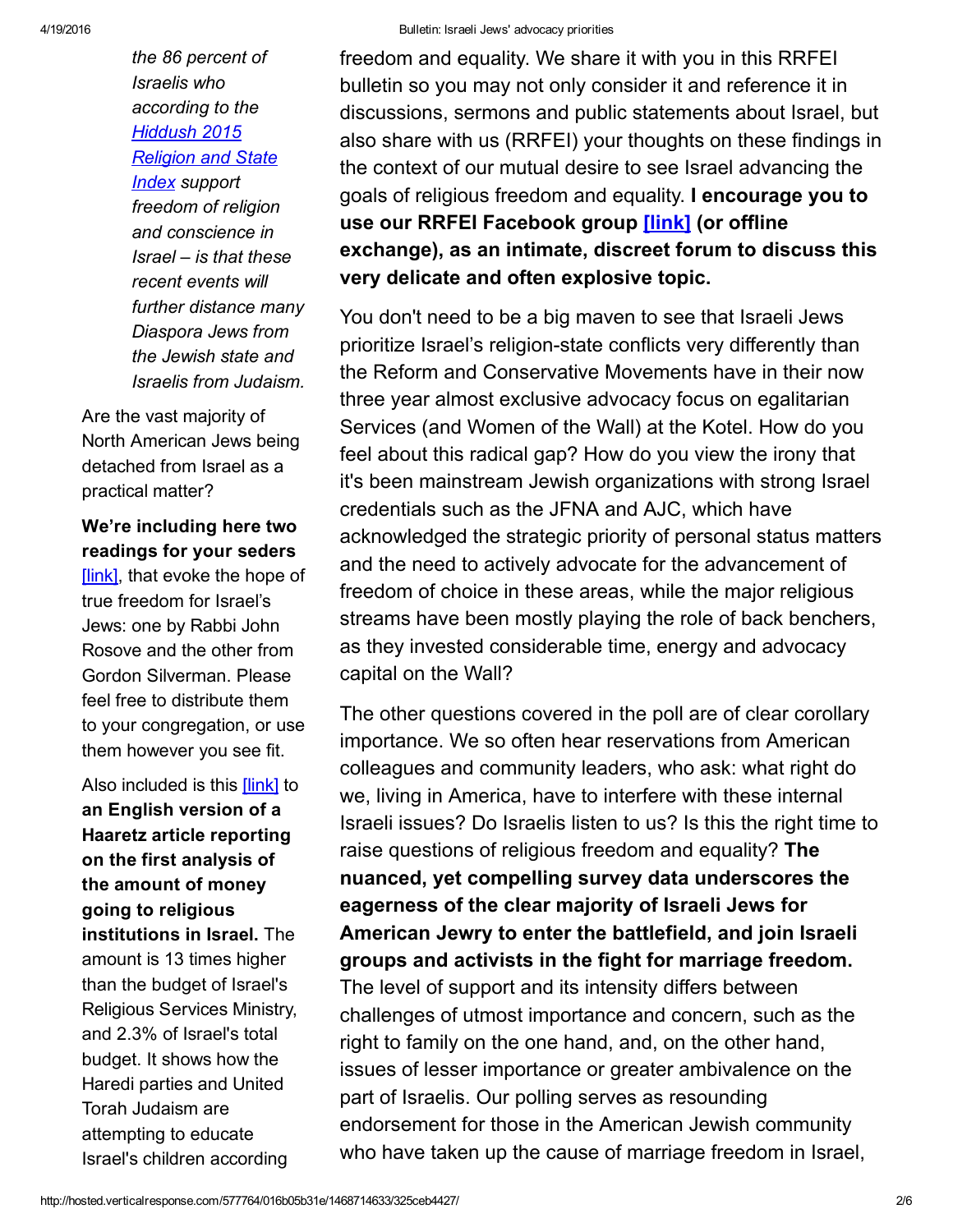to their own version of history and dogma.

At stake is the vision of a Jewish State held by the vast majority of American Jews, and nothing less. Perhaps we don't care about whether we can pray in our manner from our siddurim at the Kotel. Perhaps that's not significant in people's lives. But the larger point, our place in the mainstream of Jewish life, is critical to the future of our community and Jews worldwide.

While recent developments regarding the Kotel, conversions, and public mikvahs indicate a trend towards slowly undermining the authority of the Chief Rabbinate, the report on the budget demonstrates that the coalition agreement with the ultra-Orthodox is being used to educate Israel's children toward a nationalist view of history, through both formal and informal education.

The campaign for civil and non-Orthodox marriages in Israel, to allow all streams equal status, represents our most united effort to make Israel conform to a state for the entire Jewish people.

Will you be speaking on these subjects around Pesah? If you are, please send us a copy of your remards, to:

and should stimulate further reflection, as to the almost exclusive advocacy focus of recent years on the Kotel.

## Let me make clear that I am not questioning the justice of the cause of freedom of worship at the Kotel for egalitarian groups and for WOW. I wholeheartedly

support this. My question is that of individual and communal priorities in a reality in which nobody seems to be able to advocate effectively for multiple social causes (For obvious reasons I am not referring here to the controversies over security, settlements and the peace process). I am also concerned with the related question of the degree to which we should place great value on seeking a common front with Israelis who share our values of a democratic and religiously diversified Israeli society, as well as the degree to which identifying a cause, to which both our communities attach high levels of importance, should be a primary consideration in making our choices.

#### Hiddush Public Opinion Survey on Religion-State priorities

- Click HERE for survey data results in [Hebrew](http://cts.vresp.com/c/?FreedomofReligionfor/016b05b31e/325ceb4427/47babb81ad)
- Click HERE for [Hiddush's](http://cts.vresp.com/c/?FreedomofReligionfor/016b05b31e/325ceb4427/267351733a) survey data analysis in **English**

60% of the Jewish Israeli public supports the involvement of American Jewish organizations in advancing marriage freedom in Israel. There is no doubt that for Israelis – breaking the yoke of the fundamentalist Orthodox Rabbinate in marriage and divorce is a top priority among the religion/state battles. Israelis welcome American Jewish partnership in advancing this cause, both for the sake of Israel and for the sake of world Jewry!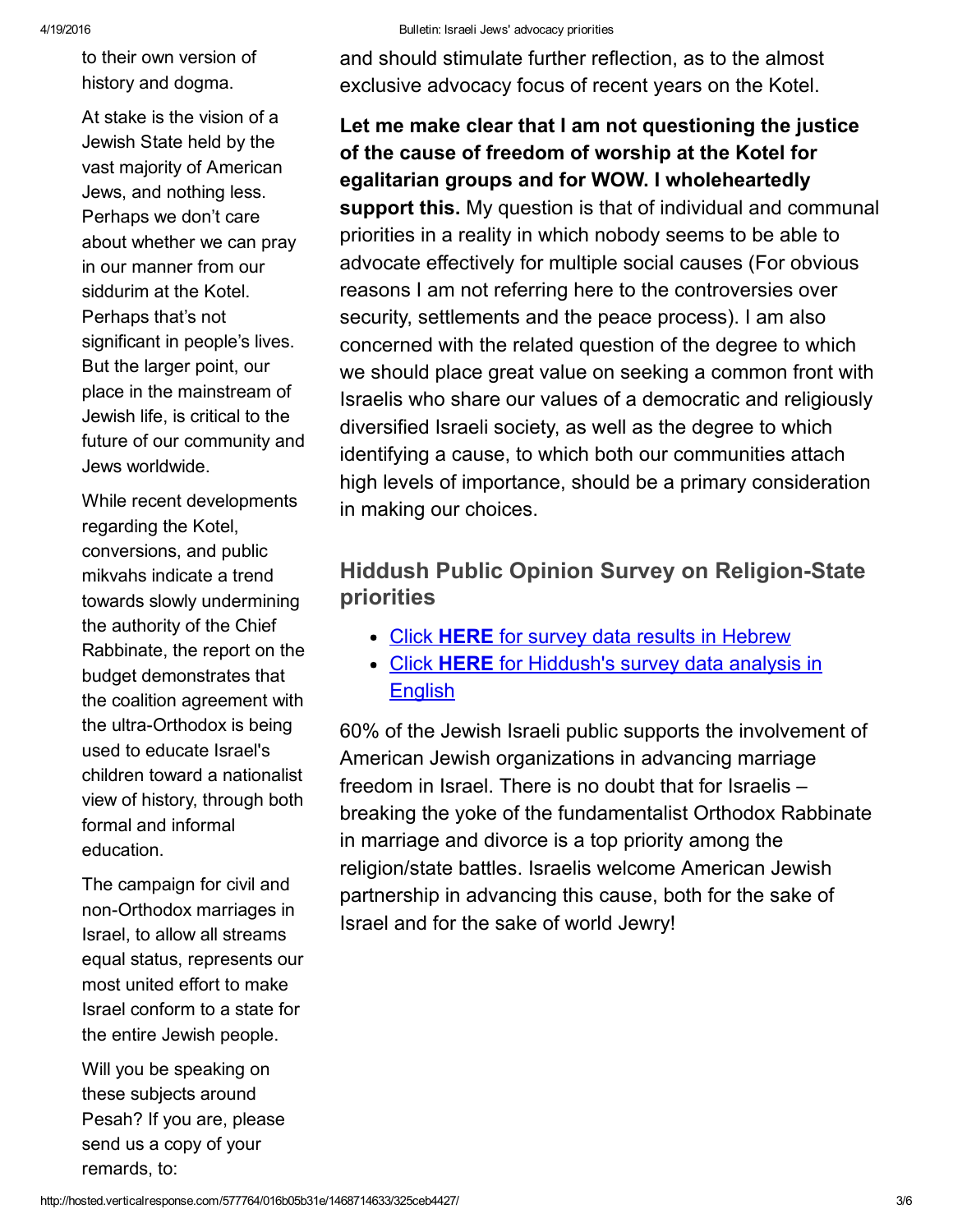#### [organizers@rrfei.org.](mailto:organizers@rrfei.org)

We look forward to hearing from you regarding your thoughts on Religious Freedom and Equality.

Kol tuv, and chag sameach,

Mark

[facebook](http://cts.vresp.com/c/?FreedomofReligionfor/016b05b31e/325ceb4427/9200aef3d7) [email](mailto:organizers@rrfei.org)

#### Resources

- Western Wall [compromise](http://cts.vresp.com/c/?FreedomofReligionfor/016b05b31e/325ceb4427/08374dd86f) agreement
- Chief Rabbi Lau attacks Bennett over [pluralism](http://cts.vresp.com/c/?FreedomofReligionfor/016b05b31e/325ceb4427/ac8f5bc6c2)
- J-REC / AJC [Mission](http://cts.vresp.com/c/?FreedomofReligionfor/016b05b31e/325ceb4427/6c2d1af98e) to Israel
- Giyur [K'halacha](http://cts.vresp.com/c/?FreedomofReligionfor/016b05b31e/325ceb4427/2a5b1095ea)
- Acts of [violence](http://cts.vresp.com/c/?FreedomofReligionfor/016b05b31e/325ceb4427/1484d42f6b)
- Kashrut [regulations](http://cts.vresp.com/c/?FreedomofReligionfor/016b05b31e/325ceb4427/1a4428679d) for hotels and event halls

## Contact us

email: [organizers@rrfei.org](mailto:organizers@rrfei.org) Phone (US): 646-334-5636 Phone (Isr): 054-779-1179

## Not yet a member?

Please [register](http://cts.vresp.com/c/?FreedomofReligionfor/016b05b31e/325ceb4427/9b3ddf363c) here »





The survey results demonstrate the support of Israelis for American Jewish involvement in the struggle for religious freedom in Israel in general and for marriage freedom in particular. It is critical as a counterbalance to the political extortion of the Haredi parties, which is antithetical to the clear will of the people and to the core principles of democracy and civil society. As long as the Orthodox Rabbinic establishment controls marriage of all Jews in Israel, hundreds of thousands of Israeli citizens are denied the right of marriage in Israel, and the majority of children growing up in today's American Jewish community would be ineligible to get married in Israel, should they wish to make their home there.

## An Israel for all of the Jewish people

by Eric S. Goldstein, CEO of UJA-Federation of New York

#### Click [HERE](http://cts.vresp.com/c/?FreedomofReligionfor/016b05b31e/325ceb4427/1f21821ecf) for the full article

From its birth, Israel has stood as a source of inspiration and strength for Jews everywhere. And Israel reflects the aspirations of the entire Jewish people, about half of whom live outside of the Land of Israel. Our concern – shared by the 86 percent of Israelis who according to the Hiddush 2015 Religion and State Index support freedom of religion and conscience in Israel – is that these recent events will further distance many Diaspora Jews from the Jewish state and

...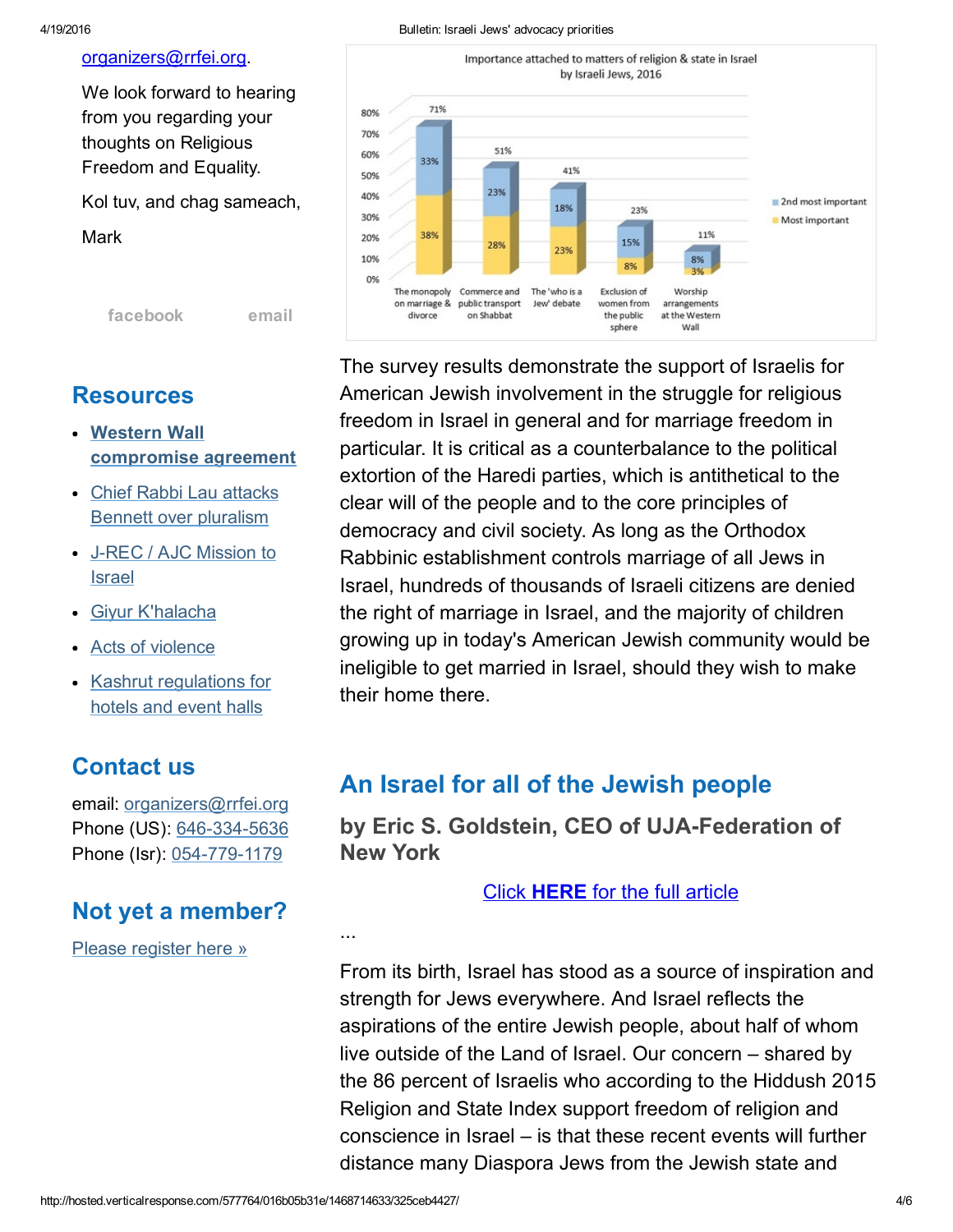Israelis from Judaism.

...

For us – and for me, as an Orthodox Jew – an inclusive and diverse religious tapestry in Israel is key to ensuring the engagement and participation of the largest number of Jews in Jewish life and strengthening Jewish engagement worldwide.



...

We urge the Israeli government to recognize that diverse forms of Jewish expression are critical to ensuring that Israel remains a Jewish, democratic state. We must work together to realize that vision of a flourishing, organic and pluralistic Israeli Judaism so that future generations will be able to participate as proud Jews in the Jewish state, able to express their Jewish identity in whatever ways they choose.

In today's complex and challenging world, achieving a safe and secure Israel requires the support and participation of the broadest range of Jews. That's why it is so important that we do all we can to build an Israel for all of the Jewish people.

Click [HERE](http://cts.vresp.com/c/?FreedomofReligionfor/016b05b31e/325ceb4427/4020831722) for the full article

Discuss this and other issues with fellow RRFEI members in the network's new Facebook group by clicking **[HERE!](http://cts.vresp.com/c/?FreedomofReligionfor/016b05b31e/325ceb4427/c82325d73e)** 

join facebook group

Rabbis for Religious Freedom and Equality in Israel represents a broad spectrum of Jewish belief and practice, and champions the values of religious freedom and equality fundamental to World Jewry, in partnership with Hiddush for the realization of these principles in Israel and the Diaspora.

Rabbis for Religious Freedom and Equality in Israel Website: [WWW.RRFEI.ORG](http://cts.vresp.com/c/?FreedomofReligionfor/016b05b31e/325ceb4427/a65a204da8) | Email: [organizers@rrfei.org](mailto:organizers@rrfei.org) | Tel. [US] 646-334-5636; [Israel] 054-779-1179